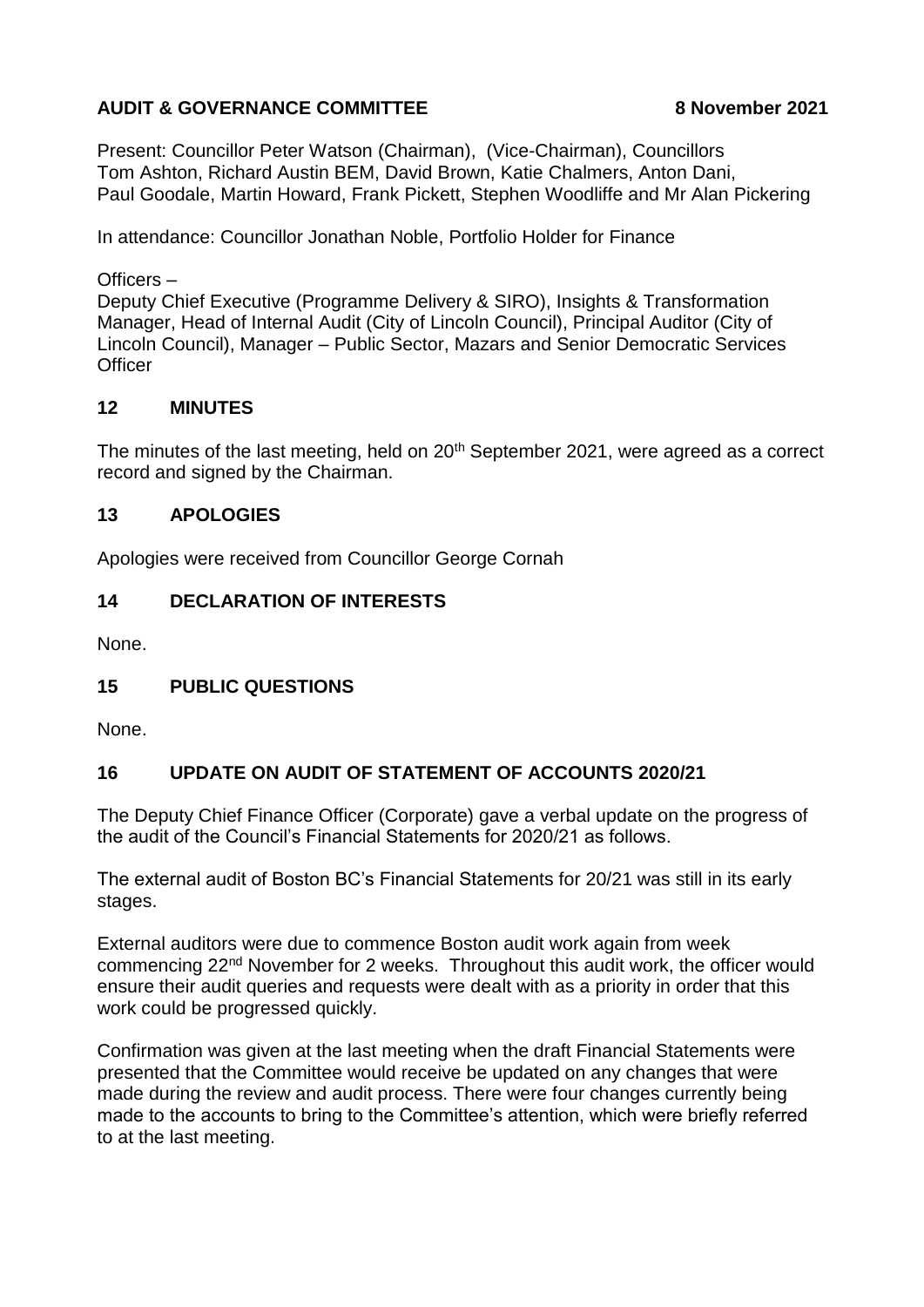#### *Audit & Governance Committee* 8 November 2021

- 1. An updated pensions report had now been received from the actuary. Officers were informed by LCC that there were some updated asset valuations that were not included in the first set of pension reports, due to the timing of this information being available – this was an item that affected many local authorities throughout Lincolnshire and wider, not just Boston. In Boston's report, this was a £1.2m increase in the closing fair value of pension fund assets, which reduced the net pensions liability by this same figure. This reduced the net pensions liability in the Balance Sheet offset against the pensions reserve so effectively increased the net worth of the Council by this value. There was no impact on the General Fund outturn due to these accounting entries being reversed in the Movement in Reserves Statement under statutory accounting requirements.
- 2. The amount owing to East Lindsey District Council (ELDC) by Boston regarding Strategic Alliance arrangements at the year-end was reduced by £42,000 as a result of a full review of the recharges between each authority. This was not material but was adjusted for completeness, and this was a favourable movement of £42,000 on the outturn report and on the Comprehensive Income and Expenditure Statement, and reduced the creditor to ELDC in the Balance Sheet at the year-end. This adjustment had been reviewed and approved by the new S151 Officer.
- 3. Business Rates Levy as discussed at the previous meeting, LG Futures were engaged to review the bad debt provision of the Collection Fund and an additional amount was set aside for the potential irrecoverable business rates debts. This did increase the Business Rates deficit, but additional Tax Income Guarantee income was received. As a result, the Business Rates levy payable to the pool increased by £128,000.
- 4. Finally, officers had undertaken a review of the treatment of the grants relating to Covid and had identified £166,000 of New Burdens funding incorrectly classified on the working papers. It had been put it into creditors on the Balance Sheet at year-end, effectively owing back to Central Government, where it should have been put into reserves as it was for the Council to decide how to utilise this money in administering the grants. This reduced the creditors on the Balance Sheet at year-end by £166,000 and increased usable reserves.

Taking these adjustments into account in total, the General Fund outturn position was improved by £80,000. This was proposed to be transferred to the Covid budget pressures smoothing reserve as part of the outturn report, being presented to Cabinet in December.

Whilst every effort was taken to ensure the draft financial statements were as accurate as possible at the time of publishing, they were 95 pages long and it was often the case that upon further review, officers find items that need adjusting. It was much more preferable that officer found these items before the auditors, in order that they could be transparent and ensure the required adjustments were made.

The General Ledger had been updated with these entries, and full working papers containing an audit trail of these changes and the notes they impact on in the accounts was currently in progress, this would be finalised this week. Officers were not aware of any further changes at this point in time, but they would inform the Committee of any further amendments when the audited Financial Statements were presented for approval. It was aimed to present these to the Committee in January, subject to no significant issues arising during the audit, and subject to no further delays regarding audit work.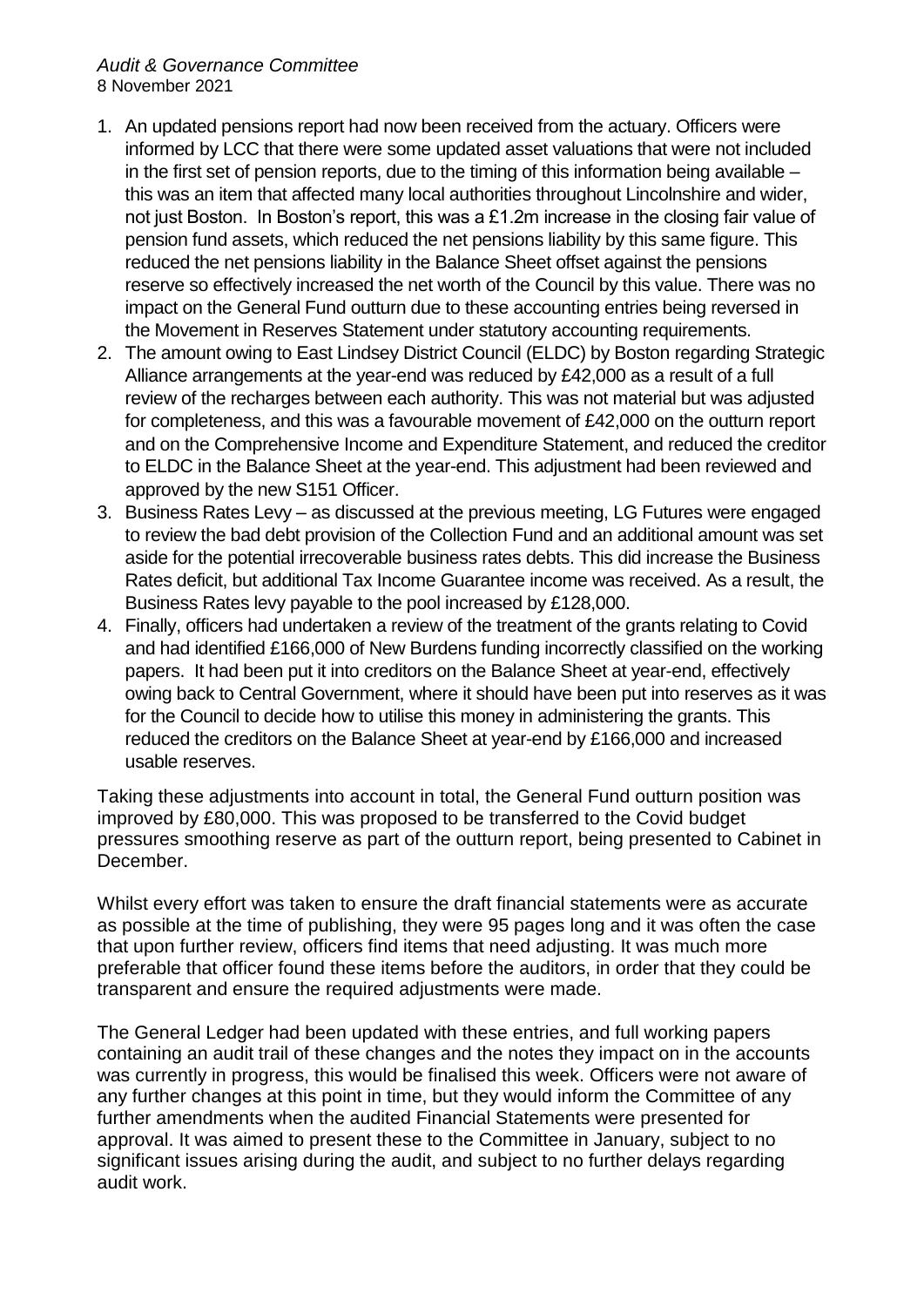Officers were in the process of arranging a training session on the Financial Statements, which would hopefully keep the document fresh in the Committee's mind ready for the meeting where Members would be asked to consider and approve the final version of the audited Financial Statements, hopefully in January.

# **17 TREASURY MANAGEMENT - 2021/22 MID-YEAR UPDATE**

The Interim Treasury & Investment Manager presented the Mid-Year Report on the Council's Treasury Management Strategy Statement and Annual Investment Strategy.

The report, attached at Appendix A, covered the following areas:

- A review of the Treasury Management Strategy Statement and Annual Investment **Strategy**
- The Council's capital expenditure (prudential indicators)
- A review of the Council's investment portfolio for 2021/22
- A review of the Council's borrowing strategy for 2021/22

Attached at Appendix B was an economic update for the first six months of the 2021/22 financial year, provided by Link Asset Services, the Council's external advisors. This included the outlook for the remainder of the financial year along with interest rate forecasts.

The report referred to a key element of the Council's Governance Framework and, therefore, represented an important contribution to the evidence trail in support of the Annual Governance Statement 2021/22.

At 30 September 2021, the Council held £24.105m in cash investments (£17.690m at 31 March) and £20.711m in property funds (£19.492m at 31 March).

The Council budgeted to receive £1,016,000 in gross investment income in 2021/22 comprising £977,000 from Property Funds (including £215,000 management fees) and £39,000 from cash investments.

As at 30 September 2021, total investment income for the year was estimated to be £946,000 comprising £924,000 from Property Funds and £22,000 from cash investments. Property Fund Management fees for 2021/22 were currently estimated at £215,000.

In 2021/22, cumulatively to 30 September 2021, the Council achieved an average gross revenue return (before deduction of management charges) of 4.46% from the Property Fund holdings, and 3.42% net (after the deduction of those charges).

Treasury (cash) Investments achieved an average rate of 0.9% compared to the benchmark average 3-month LIBID rate of -0.054%.

Borrowing at 30 September 2021 was £16.449m of which £15.449m was from the Public Works & Loans Board. Total borrowing costs for 2021/22 were projected to be £494,000.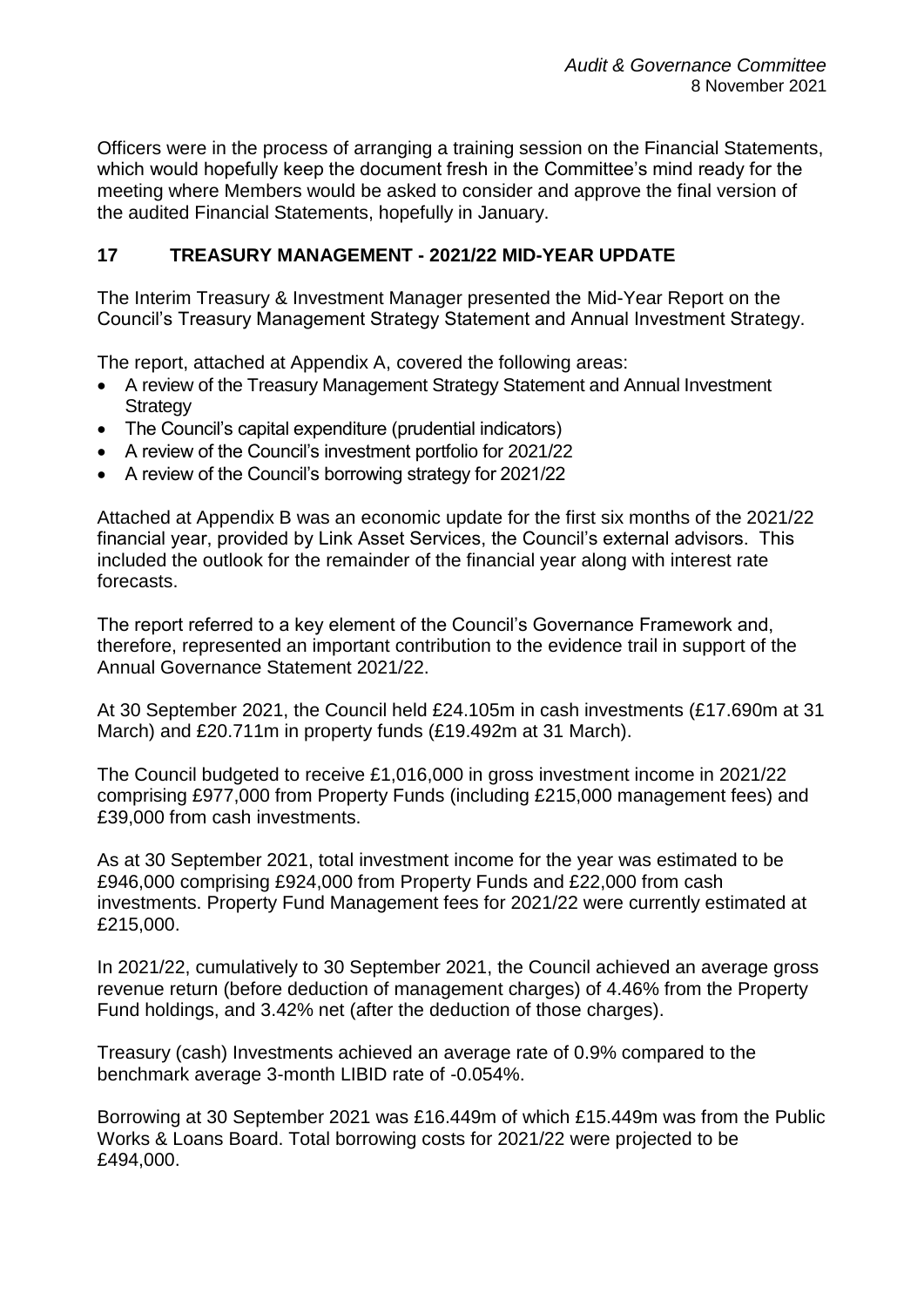#### *Audit & Governance Committee* 8 November 2021

Treasury Management continued to require close attention given the current financial climate. Officers would continue to be vigilant and report any significant issues to this Committee.

Members discussed the Council's cash and property fund investments

It was explained that the Council's Treasury Management Strategy stated that investments were limited with any one institution to no more than £3m invested per institution, and £5m per counterparty 'group'. The 28 working days residual balances in excess of the £5m limit were deposited in the Council's

current bank account (HSBC) for cash flow reasons in accordance with paragraph 7.3 of the Treasury Management Strategy).

The average level of funds available for investment from 1 April to 30 September 2021 was £21.683. Of this, an average of £10.683m was available on a temporary basis, the level dependent on the timing of precept and business rate pool payments, receipt of grants and capital programme spend.

With respect to the property fund investments, it was reported that the difference between purchase price (the amount invested) and fair value reflected premiums paid or discount received against the Funds' 'Net Asset Value' at the settlement date together with the movement in fund valuations since acquisition. Fair values had increased during the first half of the financial year, by 5.89% since 31 March 2021, largely due to the vaccination process that had helped to combat COVID-19 and the economy rebounding as a result of restrictions lifting.

Members noted that the property funds were long-term investments and there was satisfaction with the increase in fair values since March.

In response to questions, it was explained that although borrowing costs had to be deducted, there was still a healthy return from investments. Inflation and increases in interest rates were beyond the Council's control, but it was hoped this was a temporary situation as it was largely due to the pandemic and Brexit. Officers monitored the situation continuously and Members would receive a monthly finance update.

#### **Action: JM**

Carry out work with respect to revenue sources

Efforts were still ongoing to obtain more information about Council's £1m loan, to move this matter forward. Payments had been suspended to use as leverage to secure information and some had been provided, but not sufficient. Members noted that it might not be possible to gain full details of this loan, but that the Council's property fund investments were performing well.

### **18 INTERNAL AUDIT PROGRESS REPORT 2021/22**

The Internal Audit Team Manager presented the Internal Audit Progress Report for November 2021.

As at 14<sup>th</sup> October, 37% of the planned days had been completed, against the target of 50%.

In this period one assurance review has been completed, the Boston Town Area Committee, which had been given High assurance.